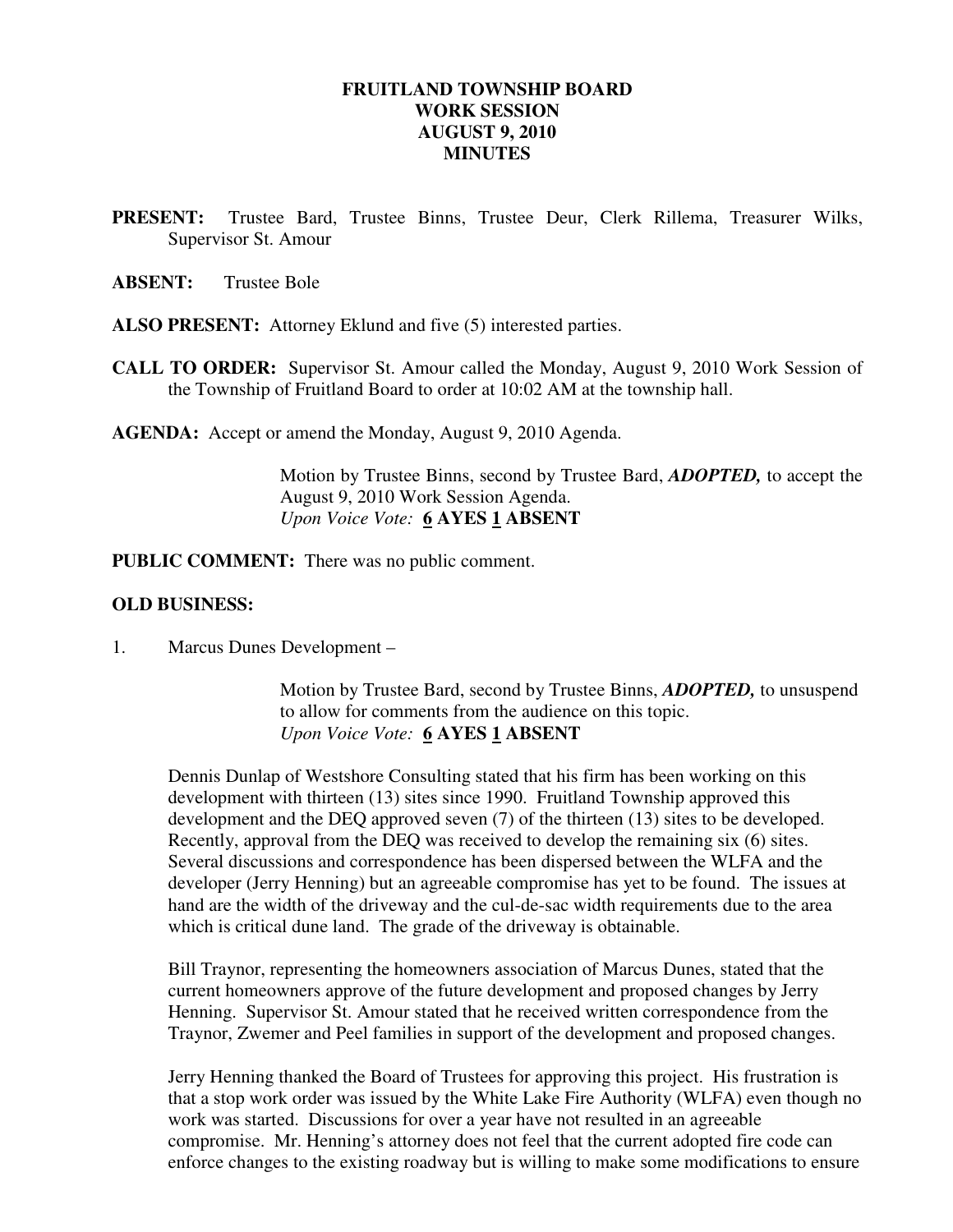### FRUITLAND TOWNSHIP AUGUST 9, 2010 WORK SESSION MINUTES

 that fire safety equipment can access the development. Mr. Henning handed out an amendment prepared by Attorney Zimmerman to the Fire Code for the Board of Trustee's to consider adopting.

> Motion by Trustee Bard, second by Trustee Deur, *ADOPTED,* to suspend open floor discussion. *Upon Voice Vote:* **6 AYES 1 ABSENT**

 Trustee Deur stated that the health, welfare and safety of our residents is our main concern and asked Attorney Eklund if there was a legal risk if we continued under our current language for driveway construction. Attorney Eklund felt that we have governmental immunity.

Supervisor St. Amour stated that more discussion on this issue would be discussed at the Monday regular meeting.

- 2. 1562 Duck Lake Road Attorney Eklund stated that he has had conversations with the property owner regarding the restrictive covenant agreement language. Attorney Eklund is making changes in the language that is satisfactory and agreeable. Signatures should be forthcoming.
- 3. 5623 Murray Road Attorney Eklund stated that he has spoken with the Michigan Court of Appeals and possibly early September notice could be received as to whether the case would be heard or not heard.
- 4. Condemnation Hearings Supervisor St. Amour stated that the hearing for 6168 & 6188 Murray Road has been rescheduled for August 11 and that this property may have been sold. The properties on Nord Road and the house on Scenic Drive need to be visited by Supervisor St. Amour and he will report his findings at the regular meeting on Monday, August 16, 2010.
- 5. Township Property Attorney Eklund is preparing a contract with Wilson Forestry for the harvesting of some of the township property. The contract was not prepared at this time.
- 6. Community Building Drain Supervisor St. Amour was pleased to announce that the drain at the corner of South Shore Drive and Lamos Road has been properly repaired.
- 7. Moratorium for the Sale or Dispensation of Medical Marijuana Trustee Deur stated that he had attended a Medical Marijuana Symposium and that there was a wide variety of opinions about how government entities should respond to this new Act. Most agreed that doing nothing has its own risks, and it appears that many communities are starting to work on regulations to ensure that this activity is controlled in some fashion. Trustee Deur forwarded the material to Attorney Eklund for his review and further consideration. Attorney Eklund posed a question to the Board of Trustees as to what they would like to accomplish with this Act. The Board of Trustees will discuss at the Monday regular meeting.

### **NEW BUSINESS:**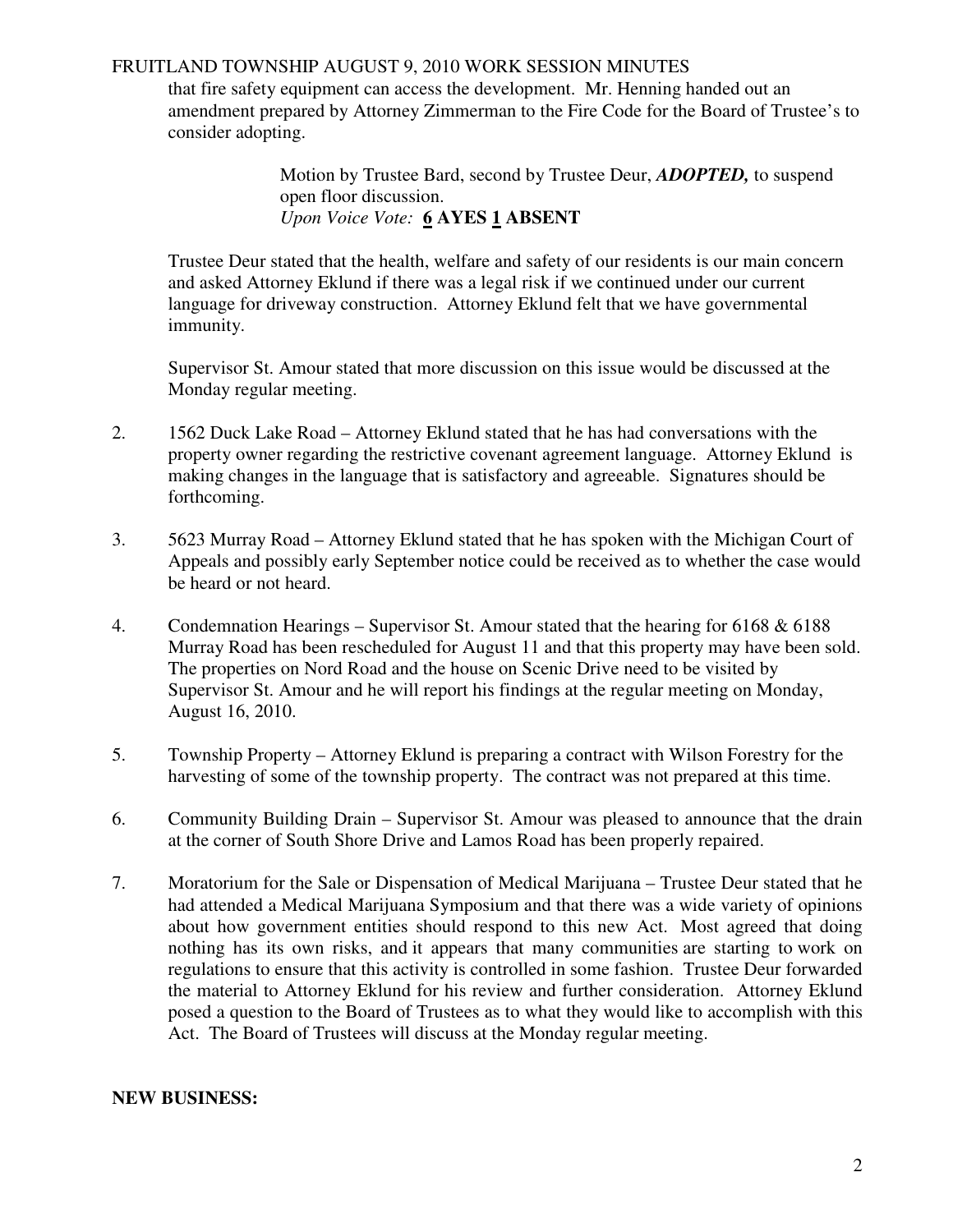## FRUITLAND TOWNSHIP AUGUST 9, 2010 WORK SESSION MINUTES

- 1. Ordinance Enforcement Supervisor St. Amour stated that 4540 Weber Road is now in the hands of the Muskegon County Sheriff's Department and a pre-trial date for 1490 W. Duck Lake Road has been scheduled for August 26, 2010.
- 2. Secretary/Receptionist Position Supervisor St. Amour stated that 159 applications were received for the position. Treasurer Wilks, Clerk Rillema and himself have perused through them all and have about 20 applications to score at this time before the interviewing committee of Trustee Bard, Treasurer Wilks and Clerk Rillema can start the interview process. Attorney Eklund stated that, in his opinion, the requirements of the OMA do not apply to the activities of the interview committee.
- 3. Camera/Recording System Trustee Bole was not in attendance to report on this topic.
- 4. White River Light Station Supervisor St. Amour stated that he has received individual quotes for both the gutters and sidewalk repair, but will need to have them quoted as one as the gutters will need to be placed underneath the sidewalk. Attorney Eklund has prepared a draft of a disciplinary form. Supervisor St. Amour asked Attorney Eklund if this form follows our policies and procedures. Attorney Eklund will review and resubmit. Language on the deeds of donation and loan agreement forms were updated. Trustee Deur asked if our insurance covers items on loan to the Museum.

 Motion by Trustee Bard, second by Trustee Deur, *ADOPTED,* to suspend open floor discussion to allow Betsy Grein to speak. *Upon Voice Vote:* **6 AYES, 1 ABSENT** 

Mrs. Grein stated that to her knowledge the insurance of the Museum has covered those items in the past. Supervisor St. Amour stated that our current insurance coverage is for replacement value only and does not cover purchase cost. The coverage for purchase cost was quoted at a cost of approximately \$9500.00. The current coverage is approximately \$500.00.

> Motion by Trustee Bard, second by Treasurer Wilks, *ADOPTED,* to unsuspend open floor discussion. *Upon Voice Vote:* **6 AYES, 1 ABSENT**

- 5. 4676 W McMillan Road Supervisor St. Amour received an email from the property owner stating that their home has been sold and they should be moved out of the area by August 27, 2010. The 60 day agreement approved by the Board of Trustees expires on August 14, 2010. A motion will be presented at the Monday regular meeting to extend an additional 30 days for non-compliance with the ordinance violation.
- 6. Uniform Traffic Code Enforcement Status Attorney Eklund stated that he has sent letters to the Muskegon County Sheriff and to the courts stating that Fruitland Township has adopted the uniform traffic code. Attorney Eklund has the documents nearly completed that will need to be on file in the office at Fruitland Township.
- 7. Parks & Recreation Master Plan Trustee Binns and Trustee Deur will be meeting to make the necessary changes/additions to the Parks & Recreation Master Plan and will be discussed at the September work session.